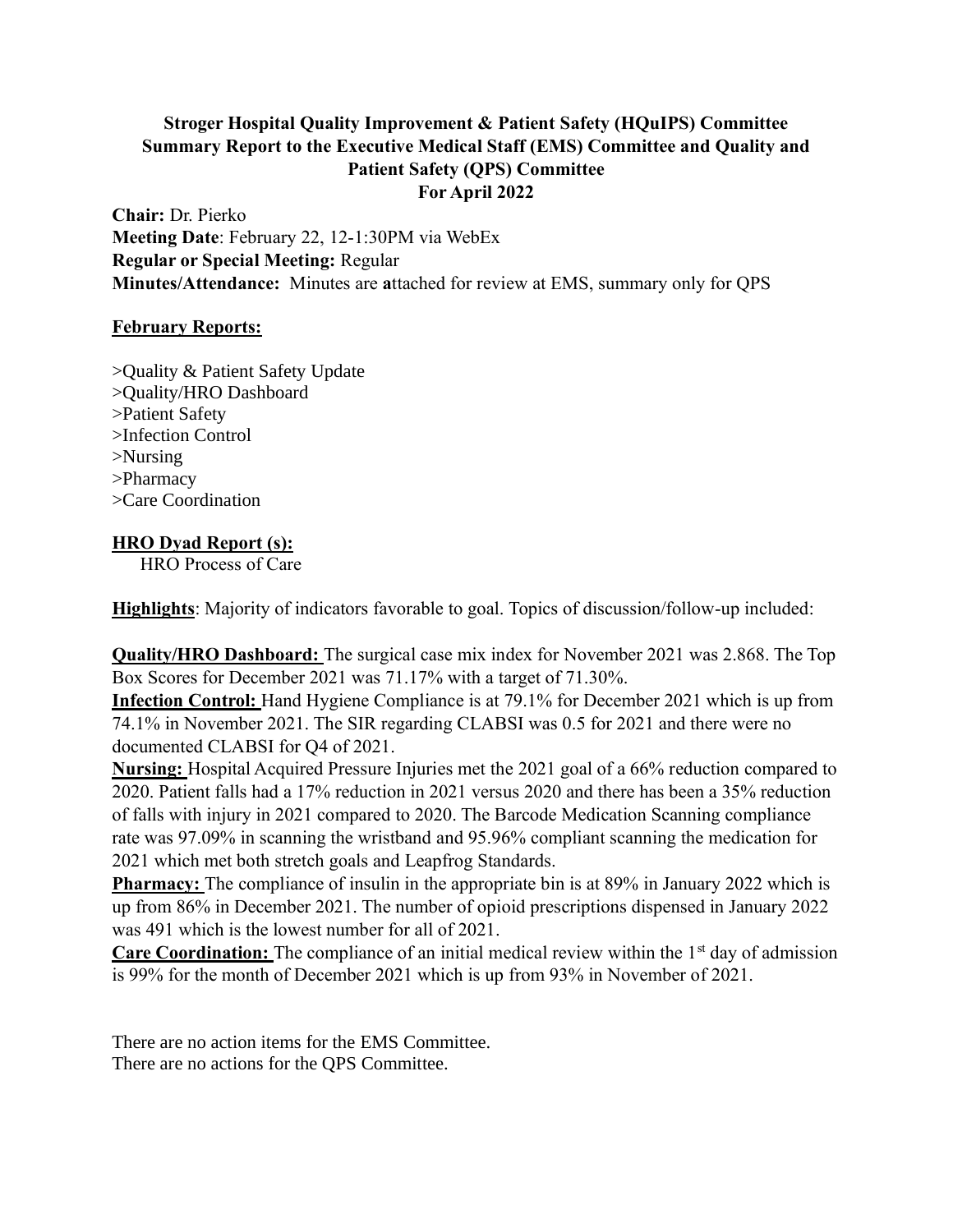## **Provident Hospital Quality & Performance Improvement Committee Summary Report to the Executive Medical Staff (EMS) Committee and Quality and Patient Safety (QPS) Committee For April 2022**

**Chair:** Dr. Mark Loafman Meeting Date: February 24<sup>th 9:00am10:30am via WebEx</sup> **Regular or Special Meeting:** Regular **Minutes/Attendance:** Minutes are **a**ttached for review at EMS, summary only for QPS

#### **February Reports**

8 West/Med-Surg ED Nursing Transportation Infection Control Diagnostic Imaging Food/Nutrition Peri-op Nursing/PACU Central Sterile Processing EOC/Life Safety

### **Highlights:**

**8 West/Med-Surg:** There have been no falls with injury or any Hospital Acquired pressure injuries for all of 2021. There have also been no CLABSI or CAUTI for all of 2021. **Infection Control:** The Surgical Site Infection Rate remains at Zero for Q3 of 2021. **Diagnostic Imaging:** The use of two patient identifiers has been 99.99% for all of 2021. **Food/Nutrition:** All Registered Dietician assessments were completed on time for Q3 and Q4 of 2021.

There are no action items for the EMS Committee. There are no actions for the QPS Committee.